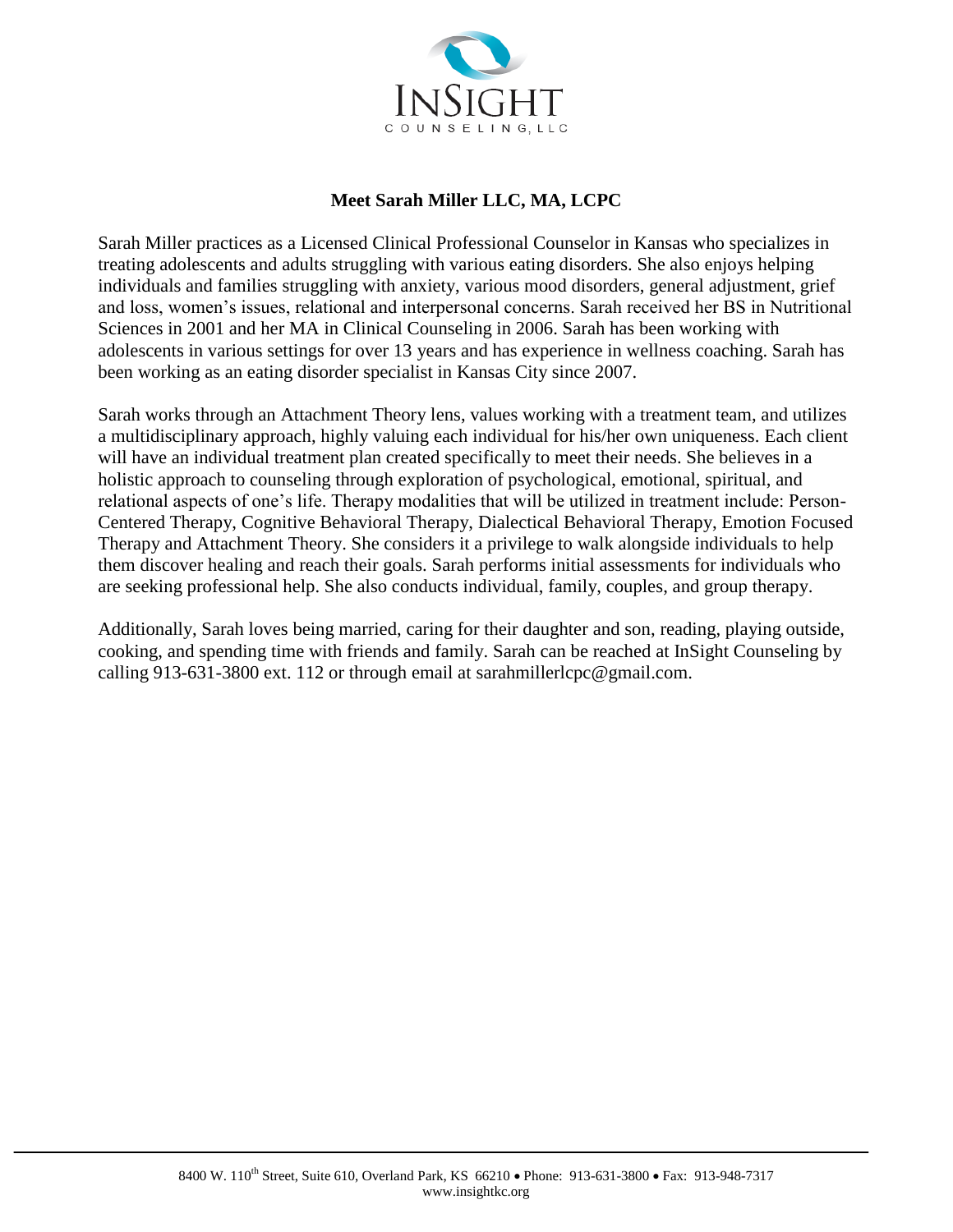### **Sarah Miller LLC, LCPC**

### **Licensed Clinical Professional Counselor**

### **INFORMED CONSENT & THERAPIST-PATIENT SERVICES AGREEMENT**

Welcome to my practice. This agreement contains important information about my professional services and business policies. It also contains summary information about the Health Insurance Portability and Accountability Act (HIPAA), a new federal law that provides new privacy protections and new patient rights with regard to the use and disclosure of your Protected Health Information (PHI) used for the purpose of treatment, payment, and health care operations. **HIPAA requires that I provide you with a Notice of Privacy Practices (the Notice) for use and disclosure of PHI for treatment, payment and health care operations.** The Notice, which is attached to this Agreement, explains HIPAA and its application to your personal health information in greater detail. The law requires that I obtain your signature acknowledging that I have provided you with this information at the end of this session. Although these documents are long and sometimes complex, it is very important that you read them carefully before our next session. We can discuss any questions you have about the procedures at that time. When you sign this document, it will also represent an agreement between us. You may revoke this Agreement in writing at any time. That revocation will be binding on me unless I have taken action in reliance on it; if there are obligations imposed on me by your health insurer in order to process or substantiate claims made under your policy; or if you have not satisfied any financial obligations you have incurred.

### **MY PRACTICE**

As you know, I work with a network of independent mental health professionals, under the name of InSight Counseling, LLC. This group is an association of independent practitioners who share certain expenses and administrative functions. While the independent practitioners share a name and office space, I want you to know that I am completely independent in providing you with clinical services and I alone am fully responsible for those services. My professional records are confidential and no member of the group can have access to them without your specific, written permission.

#### **PSYCHOLOGICAL SERVICES**

Psychotherapy is not easily described in general statements. It varies depending on the personalities of the Therapist and patient, and the particular problems you are experiencing. There are many different methods I may use to deal with the problems that you hope to address. Psychotherapy is not like a medical doctor visit. Instead, it calls for a very active effort on your part. In order for the therapy to be most successful, you will have to work on things we talk about both during our sessions and at home.

Psychotherapy can have benefits and risks. Since therapy often involves discussing unpleasant aspects of your life, you may experience uncomfortable feelings like sadness, guilt, anger, frustration, loneliness, and helplessness. On the other hand, psychotherapy has also been shown to have many benefits. Therapy often leads to better relationships, solutions to specific problems, and significant reductions in feelings of distress. But there are no guarantees of what you will experience.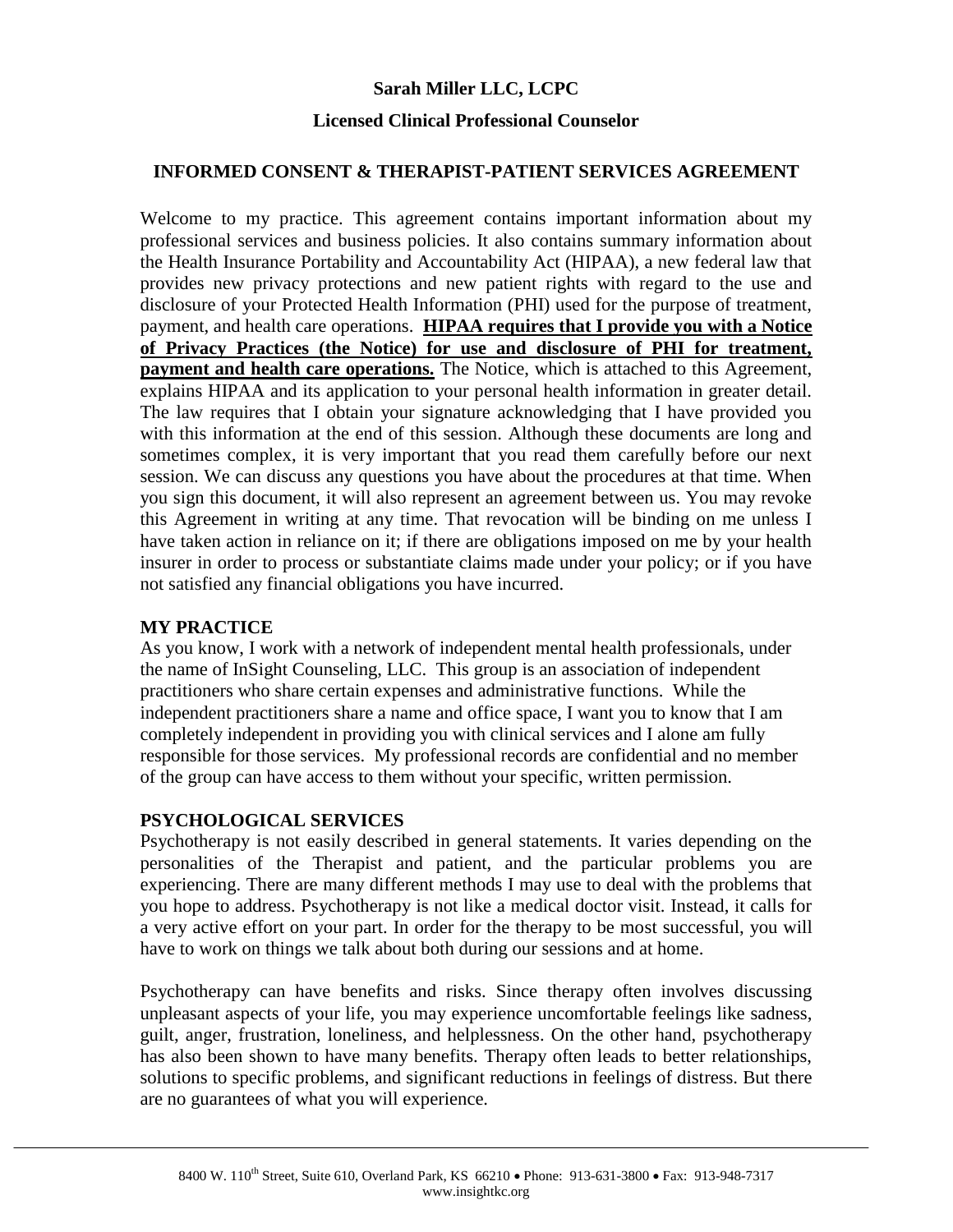Our first few sessions will involve an evaluation of your needs. By the end of the evaluation, I will be able to offer you some first impressions of what our work will include and a treatment plan to follow, if you decide to continue with therapy. You should evaluate this information along with your own opinions of whether you feel comfortable working with me. Therapy involves a large commitment of time, money, and energy, so you should be very careful about the therapist you select. I'm always willing to discuss how and why I've decided to do what I'm doing, and to look at alternatives that might work better. You can feel free to ask me to try something that you think will be helpful. You can ask me about my training for working with your concerns, and can request that I refer you to someone else if you decide I'm not the right therapist for you.

You are free to leave therapy at any time, with three exceptions. If we have contracted for a specific short-term piece of work, we will finish therapy at the end of that contract. If I am not in my judgment able to help you, because of the kind of concerns you are experiencing or because my training and skills are in my judgment not appropriate, I will inform you of this fact and refer you to another therapist who may meet your needs. If you do violence to, threaten, verbally or physically, or harass myself, the office, or my family, I reserve the right to terminate you unilaterally and immediately from treatment. If this occurs, I will offer you referrals to other sources of care, but cannot guarantee that they will accept you for therapy.

### **MEETINGS**

I normally conduct an evaluation that will last from 1 to 4 sessions. During this time, we can both decide if I am the best person to provide the services you need in order to meet your treatment goals. Sessions will be scheduled at a time and frequency we agree on. Most therapy sessions will last for 45-50 minutes unless we have agreed upon a longer session. If you are late, the appointment will end on time and not run into the next person's session. **Once an appointment hour is scheduled, you will be expected to pay for it in full at the following session unless you provide** *24 hours advance notice* **of cancellation.** *If it is a Monday appointment, I need to know by Friday at noon***. An exception will be made only for** *true emergencies***. It is important to note that insurance companies do not provide reimbursement for cancelled sessions.** [If it is possible, I will try to find another time to reschedule the appointment.] If you are sick, I must know by 8 am, the day of the appointment in order for you not to be charged.

## **PROFESSIONAL FEES**

You will be informed as to my current fee schedule regarding the initial diagnostic interview session, follow up therapy sessions and other services. I accept payment in the form of credit card, check or cash. **Your credit card will remain on file in my secure online accounting system and will be charged at each appointment and for "no show" fees**. Please make checks payable to "Sarah Miller, LLC." My fee schedule provides a listing of rates for professional services you may need including report writing, telephone conversations lasting longer than 10 minutes, consulting with other professionals with your permission, preparation of records of treatment summaries, and the time spent performing any other service you may request of me. If you become involved in legal proceedings that require my participation, you will be expected to pay for all of my professional time, including preparation and transportation costs, even if I am called to testify by another party. [Because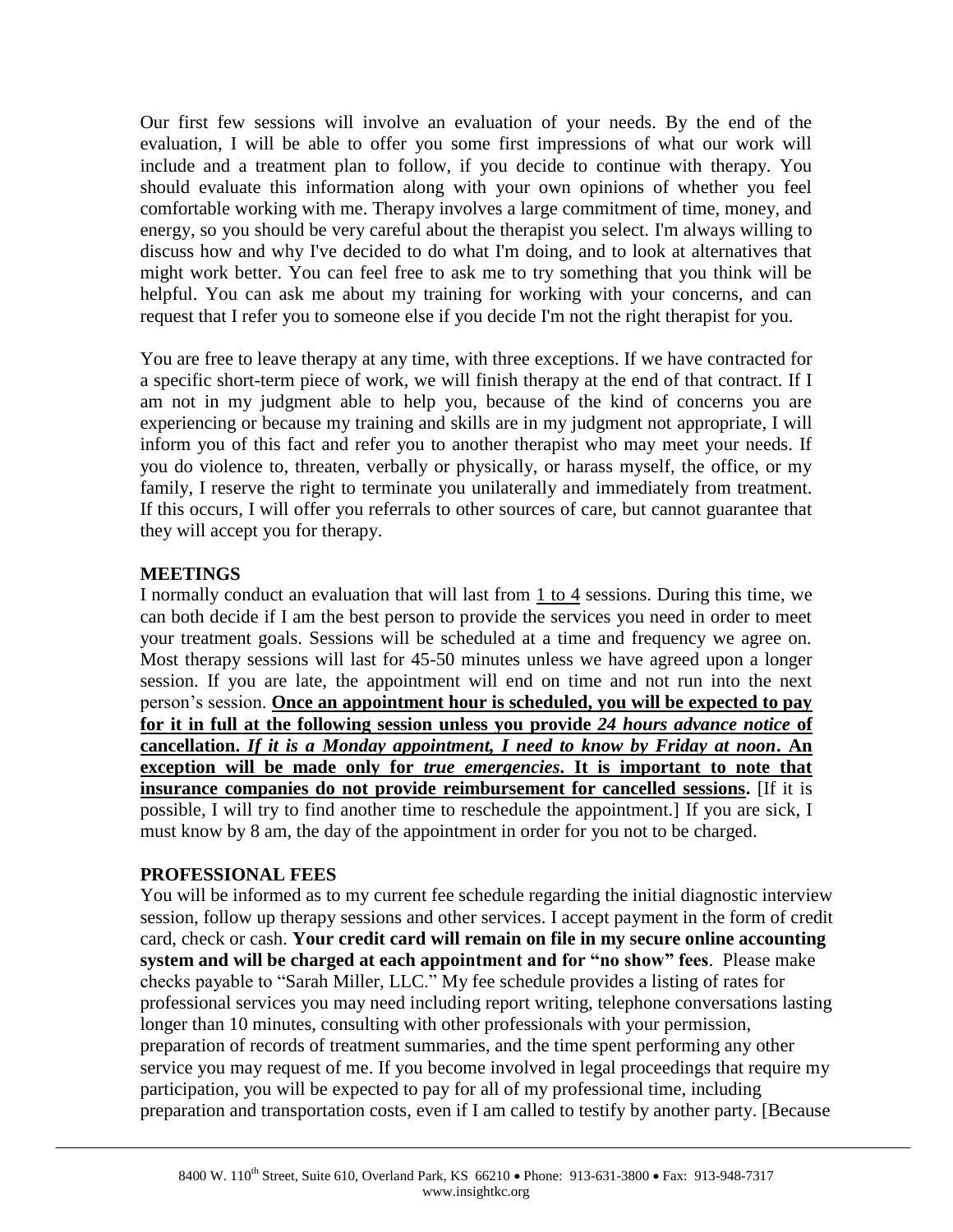of the difficulty of legal involvement, I charge \$250 per hour for preparation and attendance at any legal proceeding.]

## **CONTACTING ME**

Due to my work schedule, I am often not immediately available by telephone. My telephone is answered by my confidential voice mail system. I will make every effort to return your call on the same day you make it, with the exception of weekends and holidays. If you are difficult to reach, please inform me of some times when you will be available. If you have an emergency, call 913-631-3800 and follow the voice mail prompts. The answering service will assist you. The answering service will attempt to reach me. If you are unable to reach me and feel that you can't wait for me to return your call, contact your physician or the nearest emergency room and ask for the psychologist or psychiatrist on call. If you have a life-threatening emergency, call 911. If I will be unavailable for an extended time, we may discuss your need for the name of a colleague to contact in my absence.

If you elect to communicate with me by *email* at some point in our work together, please be aware that *email is not completely confidential*. I email from an encrypted service to ensure confidentiality. Any emails you send me that are not secure are retained in the logs of your or my internet service provider. While under normal circumstances no one looks at these logs, they are, in theory, available to be read by the system administrator(s) of the internet service provider. Any email I receive from you, and any responses that I send to you, will be printed out and kept in your treatment record.

# **LIMITS ON CONFIDENTIALITY**

The law protects the privacy of all communications between a patient and therapist. In most situations, I can only release information about your treatment to others if you sign a written Authorization form that meets certain legal requirements imposed by HIPAA. There are other situations that require only that you provide written, advance consent. Your signature on this Agreement provides consent for those activities, as follows:

- I may occasionally find it helpful to consult other health and mental health professionals about a case. During a consultation, I make every effort to avoid revealing the identity of my patient. The other professionals are also legally bound to keep the information confidential. If you don't object, I will not tell you about these consultations unless I feel that it is important to our work together. I will note all consultations in your Clinical Record (which is called "PHI" in my Notice of Therapist's Policies and Practices to Protect the Privacy of Your Health Information).
- You should be aware that I practice with other independent practitioners who also provide mental health services. In some cases, I need to share protected information with these individuals for both clinical and administrative purposes, such as scheduling, billing, answering service and quality assurance. All of the mental health professionals are bound by the same rules of confidentiality. All staff members have been given training about protecting your privacy and have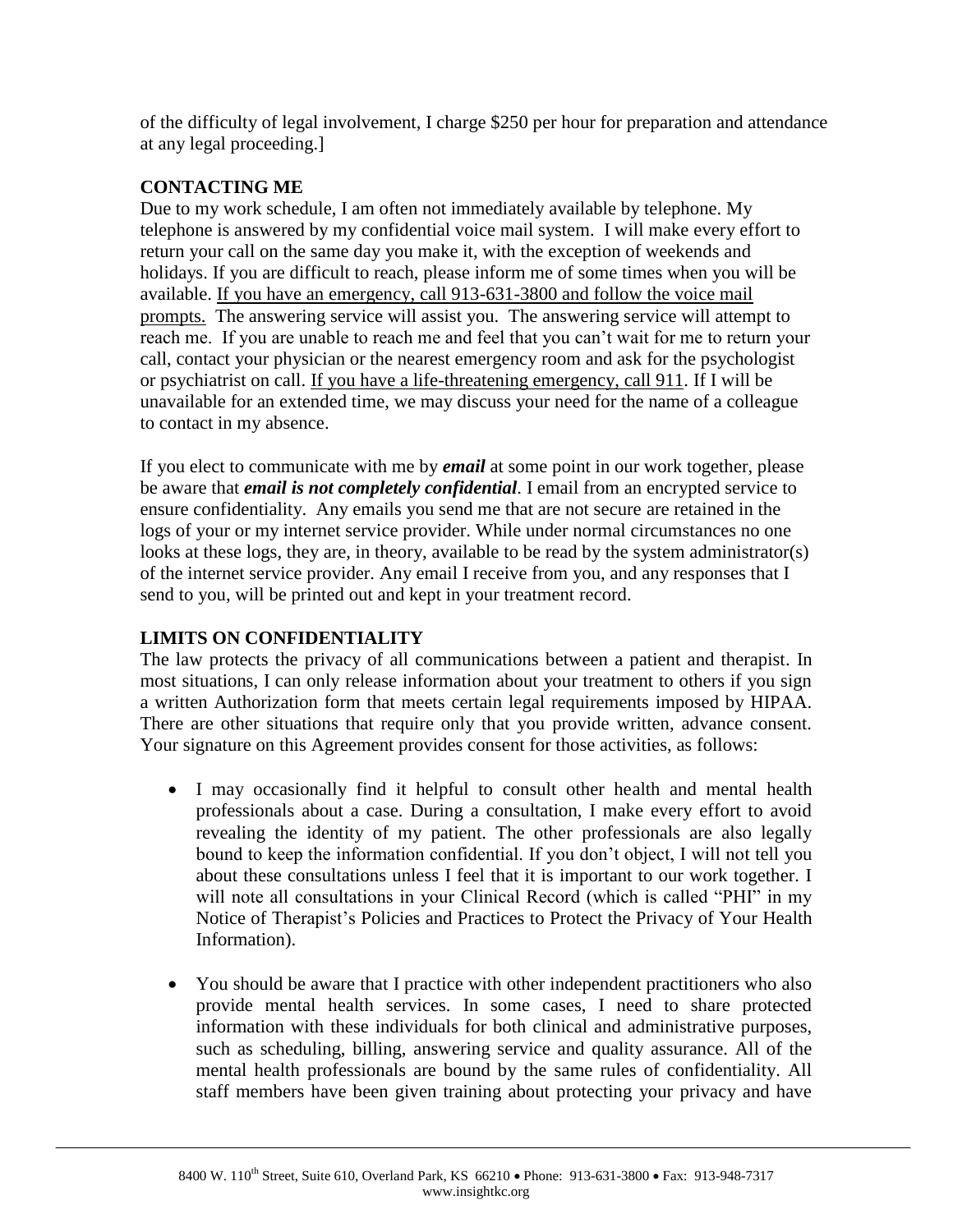agreed not to release any information outside of the practice without the permission of a professional staff member.

 Disclosures required by health insurers or to collect overdue fees are discussed elsewhere in this Agreement.

### **There are some situations where I am permitted or required to disclose information without either your consent or Authorization:**

- If you are involved in a court proceeding and a request is made for information concerning your diagnosis and treatment, such information is protected by the Therapist-patient privilege law. I cannot provide any information without your (or your legal representative's) written authorization, or a court order. If you are involved in or contemplating litigation, you should consult with your attorney to determine whether a court would be likely to order me to disclose information.
- If a government agency is requesting the information for health oversight activities, I may be required to provide it for them.
- If a patient files a complaint or lawsuit against me, I may disclose relevant information regarding that patient in order to defend myself.
- If a patient files a worker's compensation claim, I must, upon appropriate request, provide a copy of the patient's record to the appropriate regulatory agency or the patient's employer

There are some situations in which I am legally obligated to take actions, which I believe are necessary to attempt to protect others from harm and I may have to reveal some information about a patient's treatment. These situations are unusual in my practice.

- If I have reasonable cause to suspect that a child has been or may be subjected to abuse or neglect or observe a child being subjected to conditions or circumstances that would reasonably result in abuse or neglect, the law requires that I file a report with the appropriate regulatory agency. Once such a report is filed, I may be required to provide additional information.
- If I have reasonable cause to suspect that an elderly or disabled adult presents a likelihood of suffering serious physical harm and is in need of protective services, the law requires that I file a report with the appropriate regulatory agency. Once such a report is filed, I may be required to provide additional information.
- If I believe that it is necessary to disclose information to protect against a clear and substantial risk of imminent serious harm being inflicted by the patient on him/herself or another person, I may be required to take protective action. These actions may include, and/or initiating hospitalization and/or contacting the potential victim, and/or the police and/or the patient's family.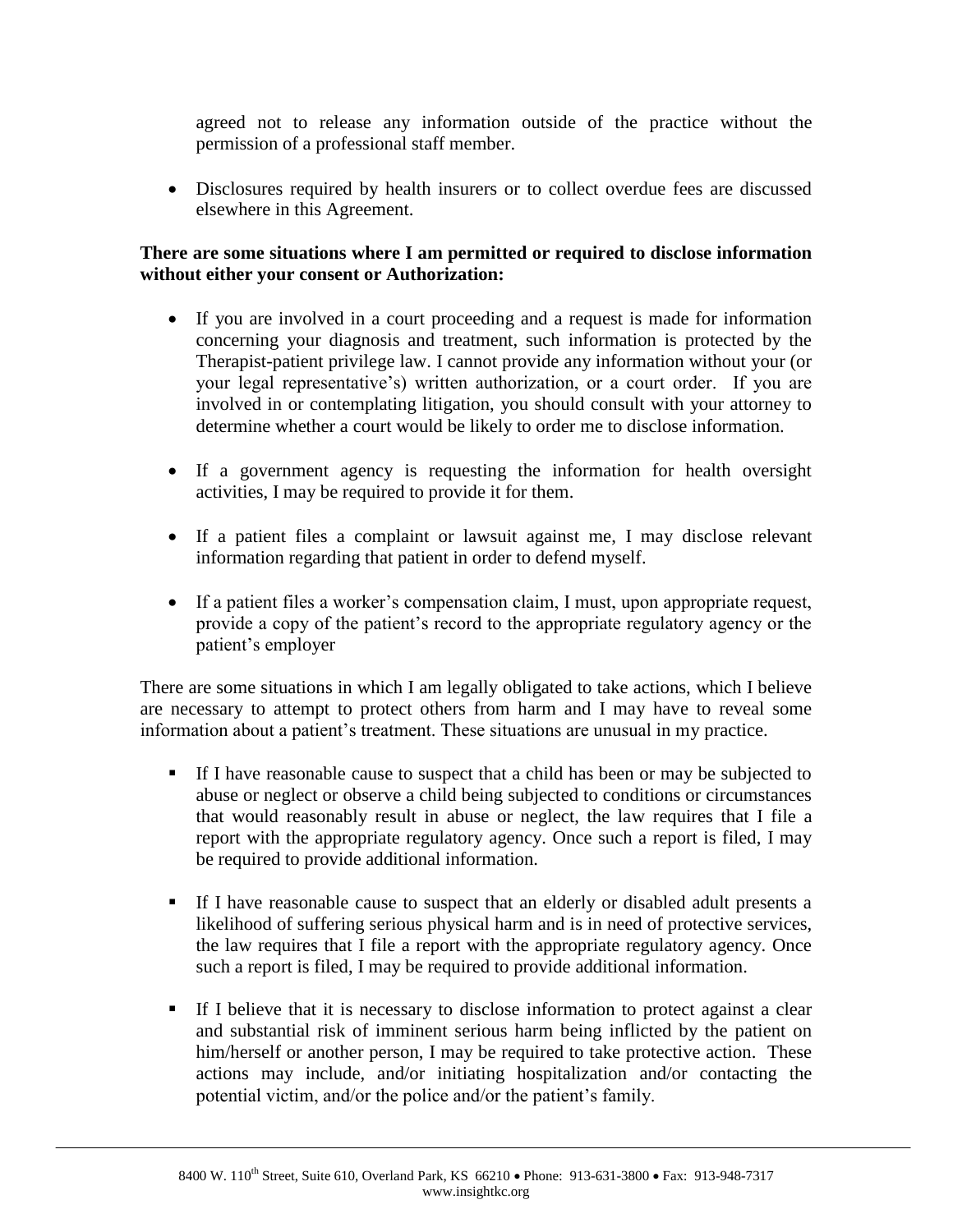If such a situation arises, I will make every effort to fully discuss it with you before taking any action and I will limit my disclosure to what is necessary.

The next is not a legal exception to your confidentiality. However, it is a policy you should be aware of if you are in couples therapy with me:

 If you and your partner decide to have some individual sessions as part of the couples therapy, what you say in those individual sessions will be considered to be a part of the couples therapy, and can and probably will be discussed in our joint sessions. Do not tell me anything you wish kept secret from your partner. I will remind you of this policy before beginning such individual sessions.

While this written summary of exceptions to confidentiality should prove helpful in informing you about potential problems, it is important that we discuss any questions or concerns that you may have now or in the future. The laws governing confidentiality can be quite complex, and I am not an attorney. In situations where specific advice is required, formal legal advice may be needed.

### **PROFESSIONAL RECORDS**

You should be aware that, pursuant to HIPAA, I keep Protected Health Information about you in two sets of professional records. One set constitutes your Clinical Record. It includes information about your reasons for seeking therapy, a description of the ways in which your problem impacts on your life, your diagnosis, the goals that we set for treatment, your progress towards those goals, your medical and social history, your treatment history, any past treatment records that I receive from other providers, reports of any professional consultations, your billing records, and any reports that have been sent to anyone, including reports to your insurance carrier. Except in the unusual circumstance where disclosure is reasonably likely to endanger you and/or others or when another individual (other than another health care provider) is referenced and I believe disclosing that information puts the other person at risk of substantial harm, you may examine and/or receive a copy of your Clinical Record, if you request it in writing. Because these are professional records, they can be misinterpreted and/or upsetting to untrained readers. For this reason, I recommend that you initially review them in my presence, or have them forwarded to another mental health professional so you can discuss the contents. In most circumstances, I will be charging a copying fee. The exceptions to this policy are contained in the attached Notice Form. If I refuse your request for access to your Clinical Records, you have a right of review, which I will discuss with you upon request.

In addition, I may also keep a set of Psychotherapy Notes. These Notes are for my own use and are designed to assist me in providing you with the best treatment. While the contents of Psychotherapy Notes vary from client to client, they can include the contents of our conversations, my analysis of those conversations, and how they impact on your therapy. They also contain particularly sensitive information that you may reveal to me that is not required to be included in your Clinical Record. These Psychotherapy Notes are kept separate from your Clinical Record. Your Psychotherapy Notes are not available to you and cannot be sent to anyone else, including insurance companies without your written, signed authorization or court order. Insurance companies cannot require your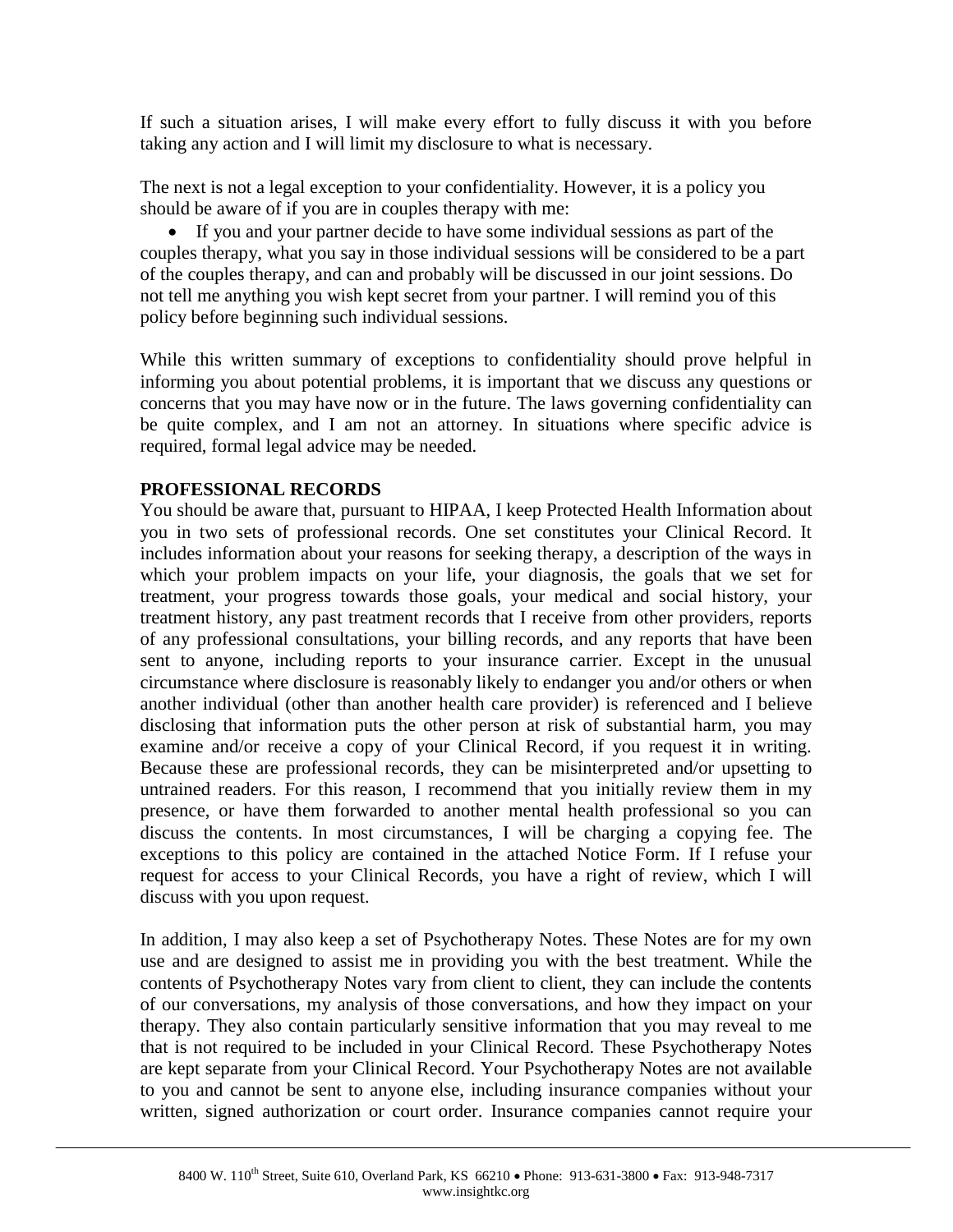authorization as a condition of coverage nor penalize you in any way for your refusal to provide it.

### **PATIENT RIGHTS**

HIPAA provides you with several new or expanded rights with regard to your Clinical Records and disclosures of protected health information. These rights include requesting that I amend your record; requesting restrictions on what information from your Clinical Records is disclosed to others; requesting an accounting of most disclosures of protected health information that you have neither consented to nor authorized; determining the location to which protected information disclosures are sent; having any complaints you make about my policies and procedures recorded in your records; and the right to a paper copy of this Agreement, the attached Notice form, and my privacy policies and procedures. I am happy to discuss any of these rights with you.

### **BILLING AND PAYMENTS**

You will be expected to pay for each session at the time it is held. Payment schedules for other professional services will be agreed to when they are requested. If your account has not been paid for more than 60 days and arrangements for payment have not been agreed upon, I have the option of using legal means to secure the payment. This may involve hiring a collection agency or going through small claims court which will require me to disclose otherwise confidential information. In most collection situations, the only information I release regarding a patient's treatment is his/her name, the nature of services provided, and the amount due. [If such legal action is necessary, its costs will be included in the claim.]

### **INSURANCE REIMBURSEMENT**

**You may choose to use your health insurance to cover your treatment costs. There are some specific issues you need to consider in making this decision.** In order for us to set realistic treatment goals and priorities, it is important to evaluate what resources you have available to pay for your treatment. If you have a health insurance policy, it will usually provide some coverage for mental health treatment. **As an out of network provider, I will bill your insurance company for you if you would like me to do so, or I can provide you with information you need to file on your own for reimbursement.** I will do whatever I can to help you receive the benefits to which you are entitled; however, you (not your insurance company) are responsible for full payment of my fees. It is very important that you find out exactly what mental health services your insurance policy covers.

You should carefully read the section in your insurance coverage booklet that describes mental health services. If you have questions about the coverage, call your plan administrator. Of course, I will provide you with whatever information I can based on my experience and will be happy to help you in understanding the information you receive from your insurance company.

Due to the rising costs of health care, insurance benefits have increasingly become more complex. It is sometimes difficult to determine exactly how much mental health coverage is available. "Managed Health Care" plans such as HMOs and PPOs often require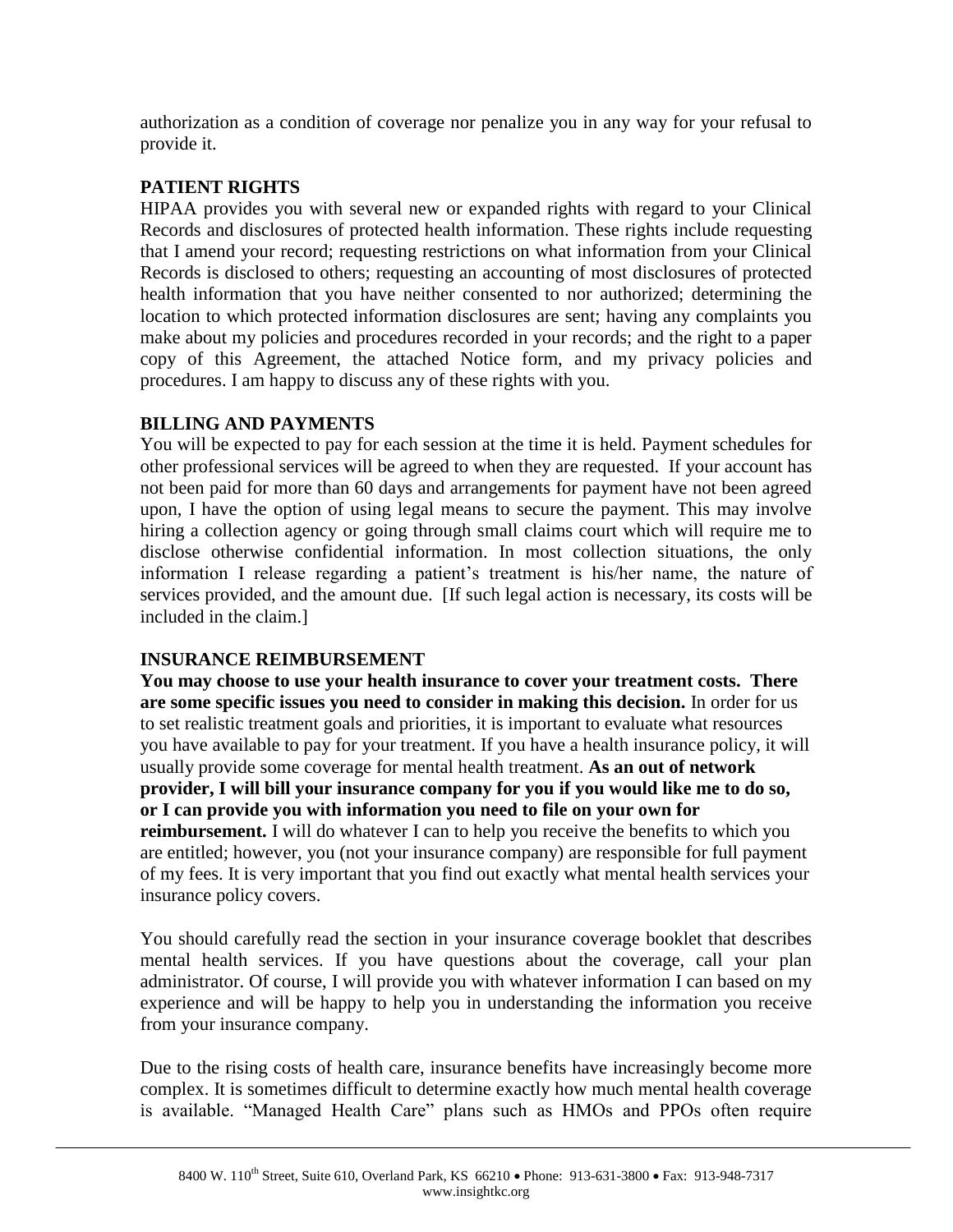authorization before they provide reimbursement for mental health services. These plans are often limited to short-term treatment approaches designed to work out specific problems that interfere with a person's usual level of functioning. It may be necessary to seek approval for more therapy after a certain number of sessions. While much can be accomplished in short-term therapy, some patients feel that they need more services after insurance benefits end.

You should also be aware that your contract with your health insurance company requires that I provide it with information relevant to the services that I provide to you. I am required to provide a clinical diagnosis. Sometimes I am required to provide additional clinical information such as treatment plans or summaries, or copies of your entire Clinical Record. In such situations, I will make every effort to release only the minimum information about you that is necessary for the purpose requested. **This information will become part of the insurance company files and will probably be stored in a computer.** Though all insurance companies claim to keep such information confidential, I have no control over what they do with it once it is in their hands. In some cases, they may share the information with a national medical information databank. I will provide you with a copy of any report I submit, if you request it**. By signing this Agreement, you agree that I can provide requested information to your carrier.**

Once we have all of the information about your insurance coverage, we will discuss what we can expect to accomplish with the benefits that are available and what will happen if they run out before you feel ready to end your sessions. It is important to remember that you always have the right to pay for my services yourself to avoid the problems described above.